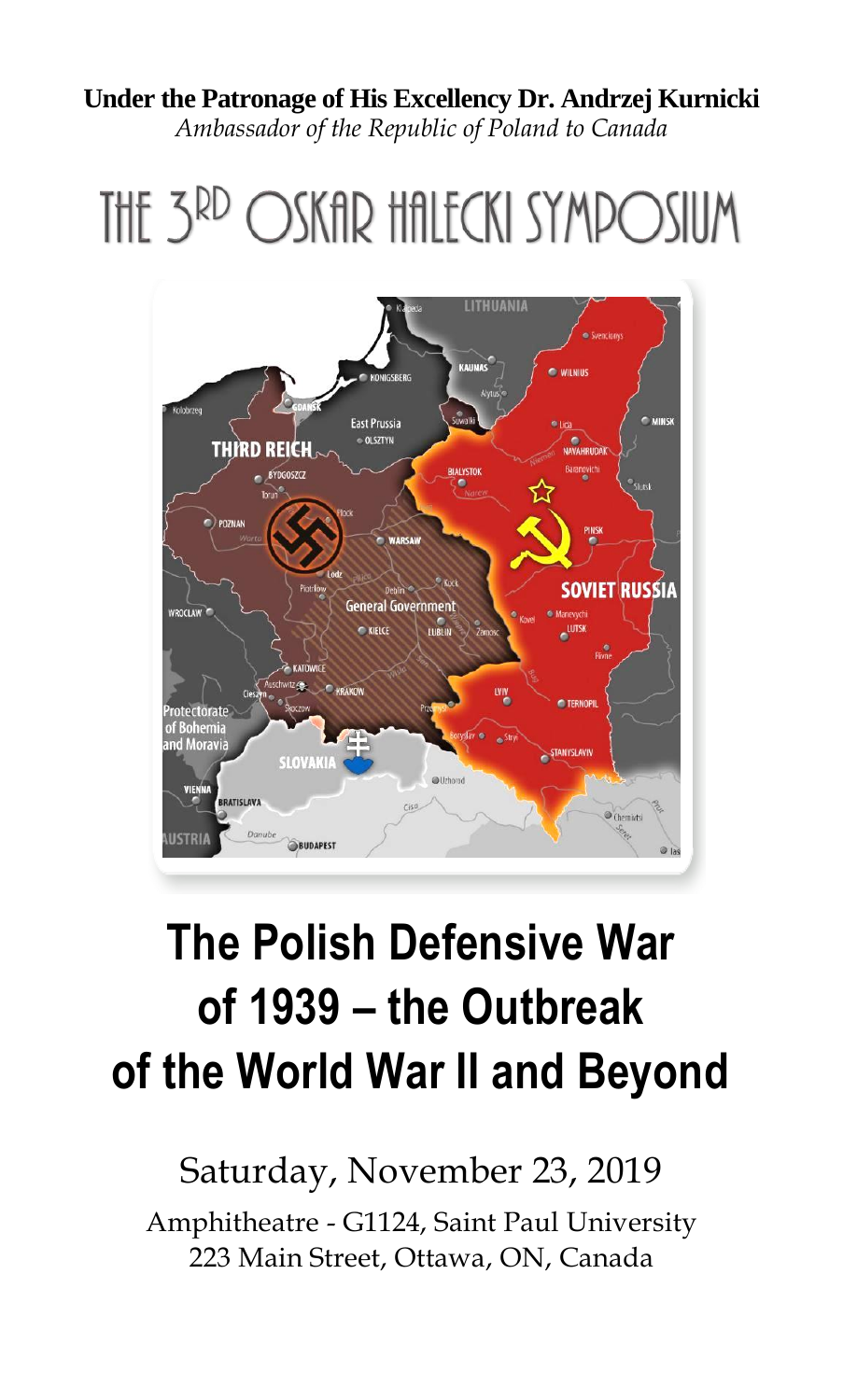

## Professor Oskar Halecki, Jr.

\* 1891 – Vienna, Austro-Hungarian Empire † 1973 - White Plains, New York, USA

A Polish historian, Byzantinist, and diplomat, a social and Christian activist, an organizer of the international scientific cooperation at the League of Nations (together with Albert Einstein and Maria Curie-Skłodowska) and collaboration amongst captive nations, a defender of free Poland in North America during and after the World War II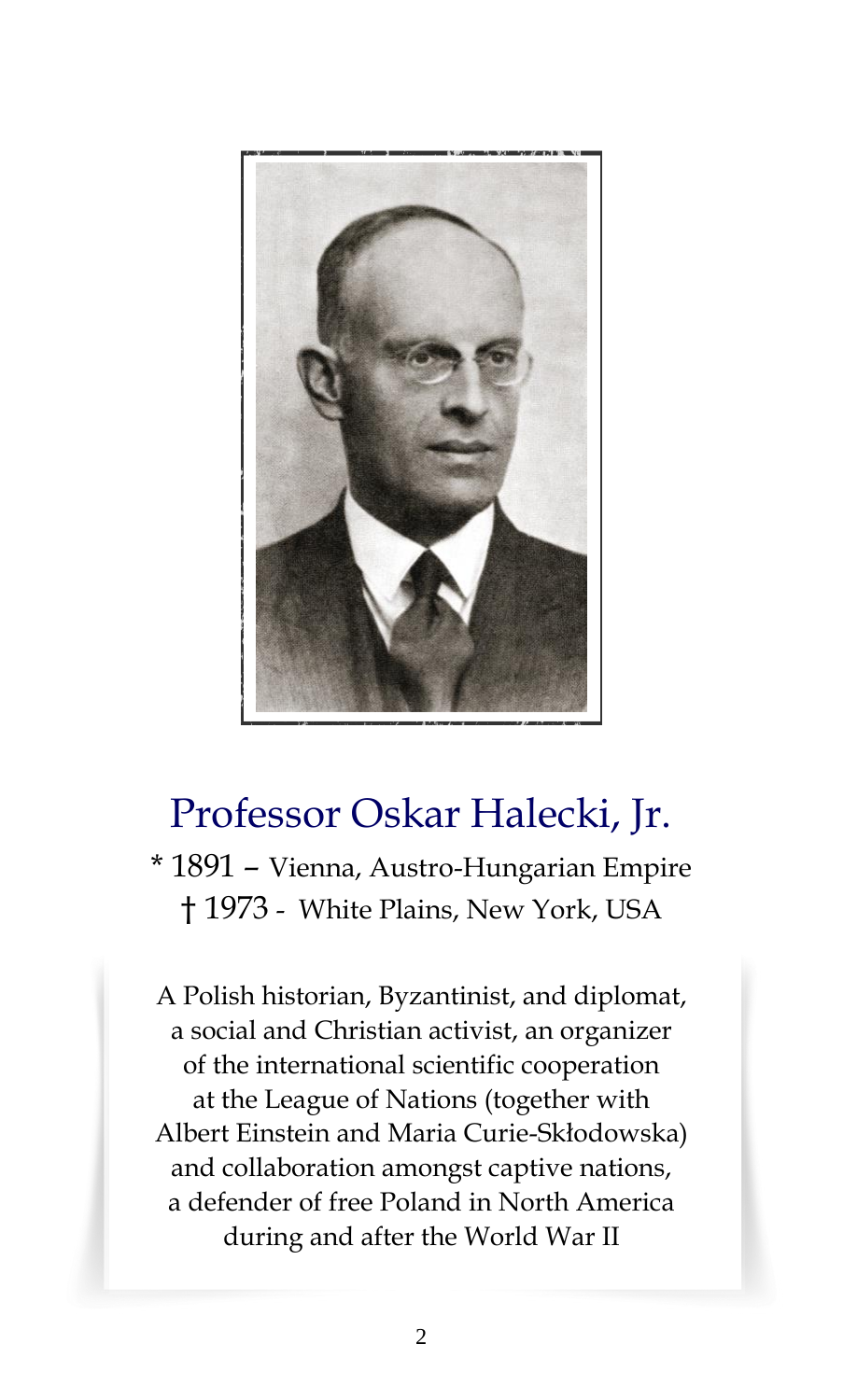

# The Polish Defensive War of 1939 – the Outbreak of the World War II and Beyond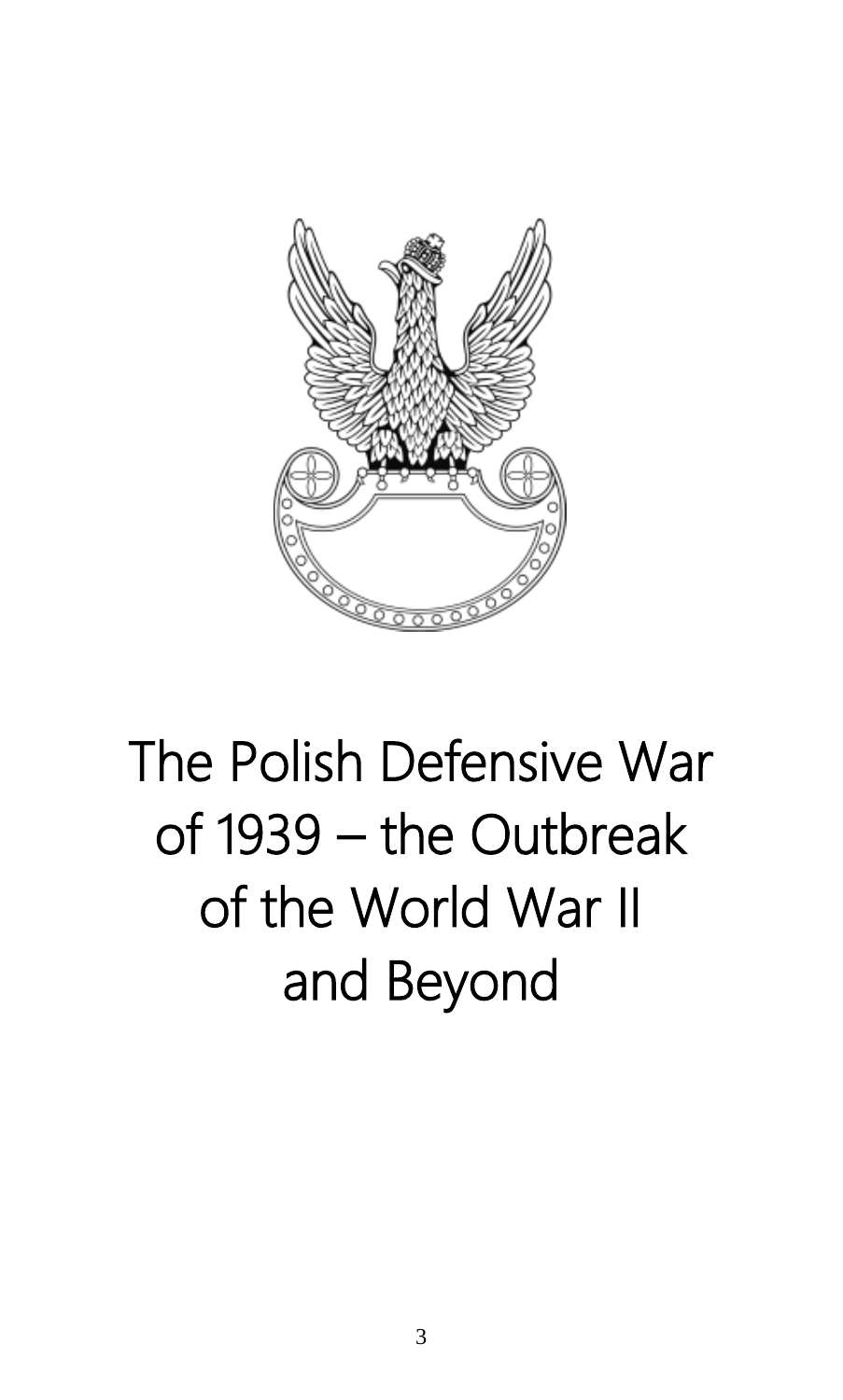# PROGRAMME

#### **Saturday, November 23, 2019**

**8:00 – 9:00** REGISTRATION

#### **9:00 – 9:10** OPENING WORD

### **Hanna Kępka and Krzysztof Grabkowski**

*Oskar Halecki Institute in Canada*

*Signal of the Polish Army -* **Kazimierz Samujło**

## **His Excellency Dr. Andrzej Kurnicki**

*Ambassador of the Republic of Poland to Canada*

**Andris Ķesteris** *Central and Eastern European Council in Canada*

### **9:10 – 9:50** LECTURE I

**Professor Marek Kornat, Ph.D., D.Sc.** *Polish Academy of Sciences, Warsaw, Poland*

Crisis of 1938-1939. Poland's Rejection of German Territorial Demands

### **9:50 – 10:30** LECTURE II

**Alexander M. Jabłoński, Ph.D., P.Eng.** *Oskar Halecki Institute in Canada, Ottawa, Ontario*

The Polish Defensive War of 1939 – Reflections on the 80<sup>th</sup> Anniversary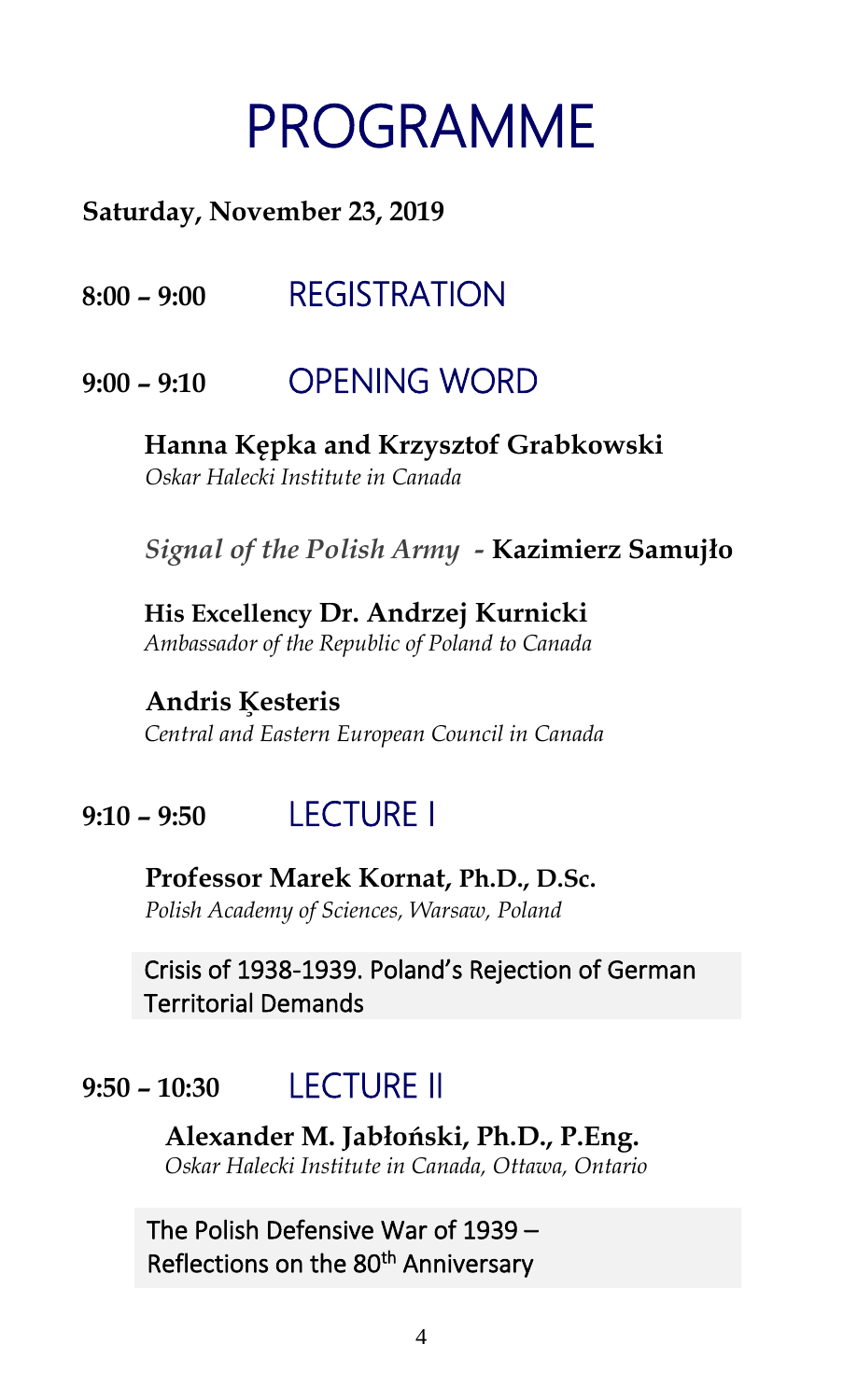#### 10:30 – 10:50 COFFEE BREAK

#### 10:50 – 11:30 LECTURE III

**Andrzej Kurnicki, Ph.D.** *Ambassador of the Republic of Poland to Canada*

The Polish Cavalry – Elite of the Polish Army During the 1939 War

#### 11:30 – 12:10 LECTURE IV

**Brig.-Gen. (ret.) Robert Williams, Ph.D.** *Royal Military College, Kingston, Ontario*

General Maczek and Canadians

*Il Silenzio -* **Kazimierz Samujło**

#### **12:10 – 12:40 LUNCH**

#### **12:40 – 13:20** LECTURE V

**Edward Poznański, B.A. (Hon.), M.A.** *Ottawa, Ontario*

On All Fronts: Poland's Contributions to Allied Victory, 1939 - 1945

## **13:20 – 14:10** CLOSING REMARKS (PANEL DISCUSSION)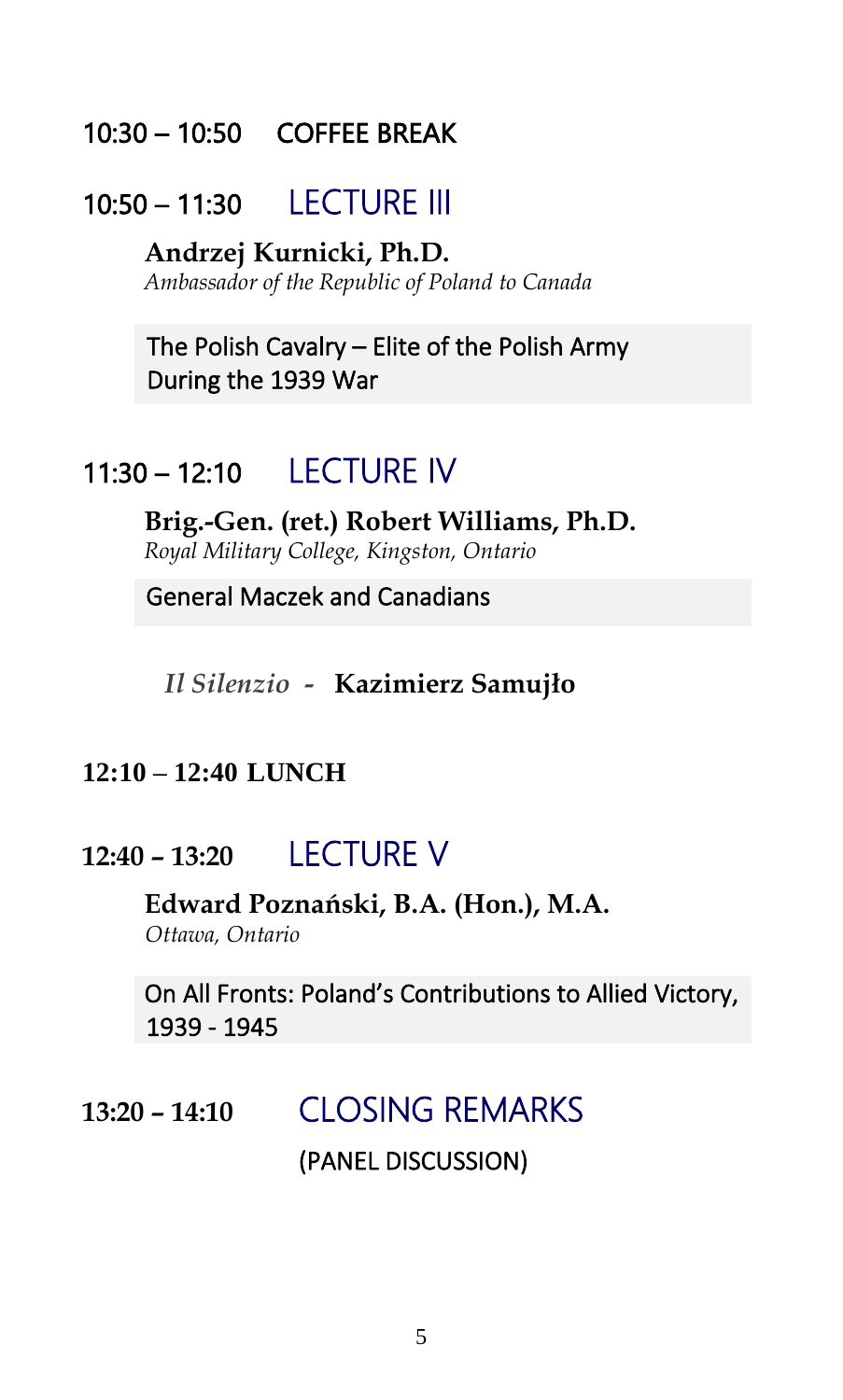

*Staff Corporal Emil Czech plays Signal at the Monte Cassino Hill May 18, 1944 after the victorious battle of the 2nd Polish Corps*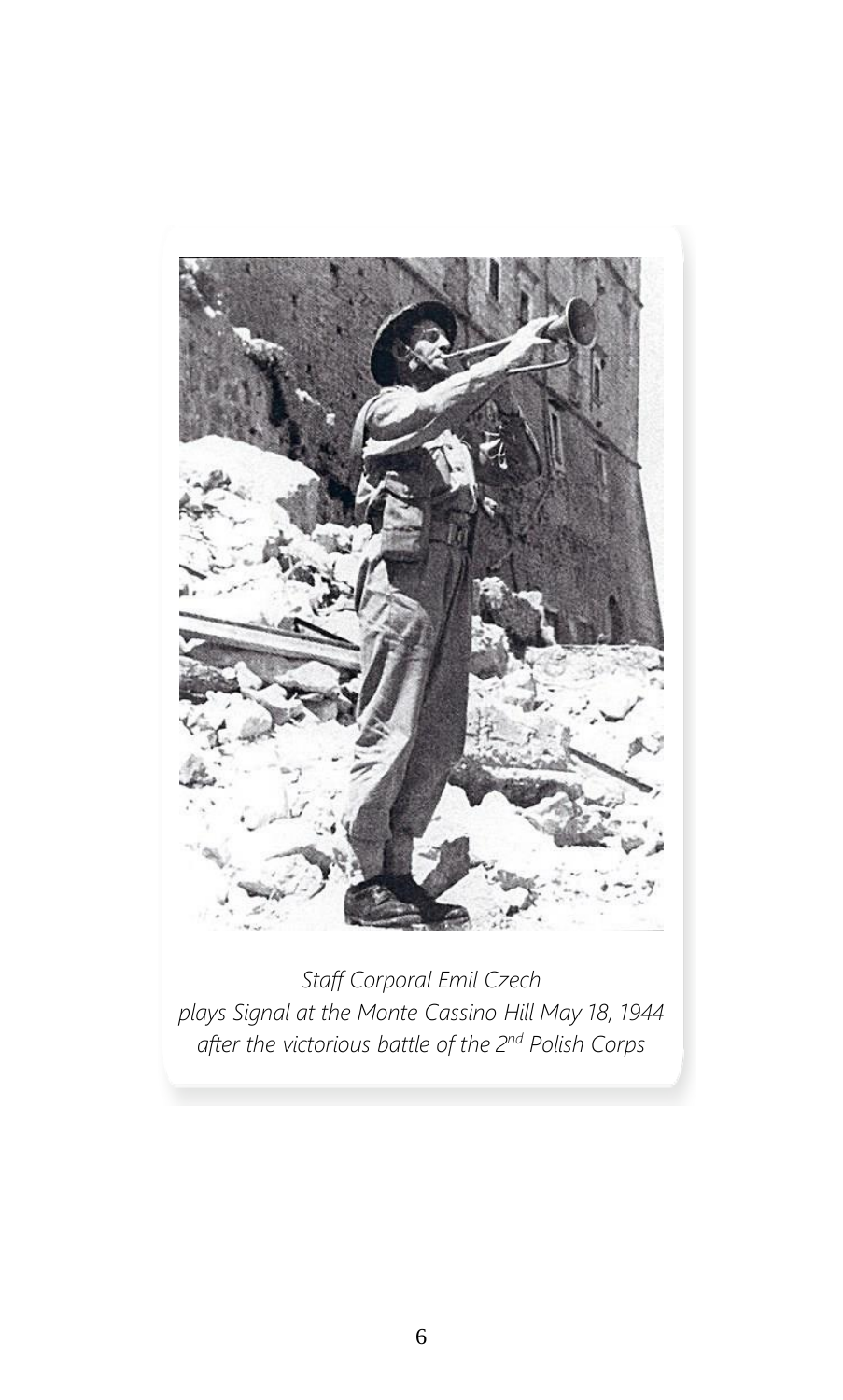## Professor Marek Kornat, Ph.D., D.Sc.



Professor Marek Kornat is a director of the Department of the History of the 20<sup>th</sup> Century and the Section of the History of Diplomacy and Totalitarian Systems of the Polish Academy of Sciences. He also teaches at the Cardinal Stefan Wyszyński University, Warsaw, Poland. He completed with distinction his studies in history at the Jagiellonian University

in 1995, where he also received his Ph.D. in Arts (thesis on *The Pact Ribbentrop-Molotov and Polish Diplomacy of the Second Republic to German-Soviet Rapprochement and Collaboration in 1939)*. He holds also a Doctor in Sciences degree (habilitation) based on his two-volume work on *Bolshevism – Totalitarianism – Revolution – Russia. Beginning of the Sovietology and Studies on the Totalitarian Systems in Poland (1918-1939)* (2005). He received his nomination to Full Professor in 2015.

He specializes in the history of Poland and Europe in the  $20<sup>th</sup>$ century, Sovietology, history of totalitarianism, history of Polish diplomacy in the  $19<sup>th</sup>$  and  $20<sup>th</sup>$  centuries and the history of Polish political thought. His is the author of numerous books, and publications on the history of the World War II. Currently, he is working on a biography of Col. Józef Beck, the Polish foreign minister in the 1930s. Professor Kornat is also the chair of the scientific program committee of the iPoland Conference: *Poland First to Fight* on November 18-20, 2019, National Press Club, Washington, D.C., USA.

During the Symposium in Ottawa his presentation will be on *Crisis of 1938-1939. Poland's Rejection of German Territorial Demands.*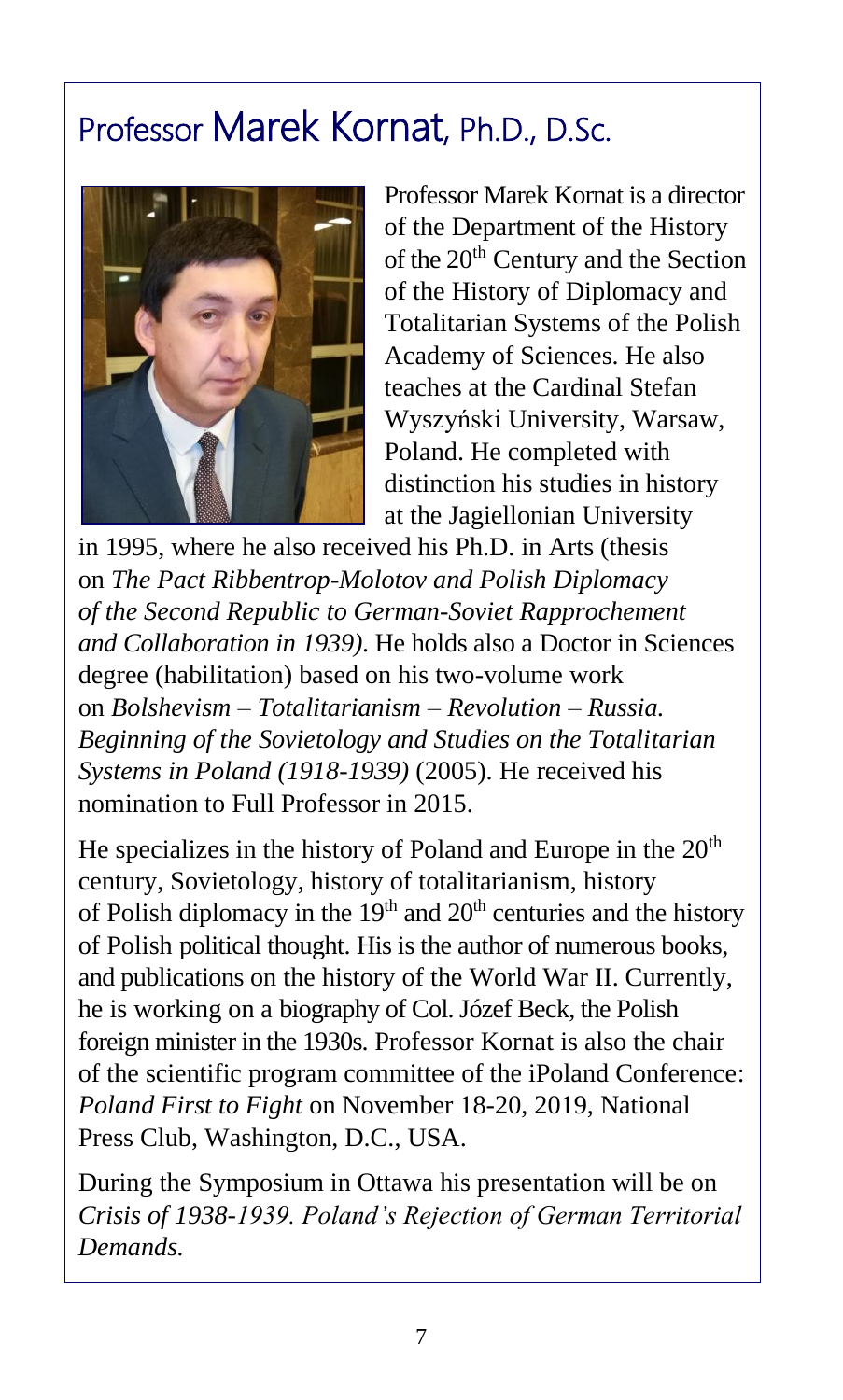## Dr. Alexander Maciej Jabłoński, P.Eng.



Dr. Alexander M. Jabłoński received his BSc & MS (civil engineering) from the Technical University of Cracow, Poland (1970), MS (mechanics and materials engineering) from the University of Illinois at Chicago (1982) and PhD (structural dynamics) from Carleton University in Ottawa, Canada (1989). He has almost 50 years

of experience in various fields of engineering, reconnaissance projects, project management and strategy planning. He worked as an engineer in Poland, Finland, Norway, Germany, and in the USA. Since 1992, he has been working as Research Scientist, Research Engineer and Manager in the Canadian Public Service. He was one of the Managers of the Space Plan Task Force (SPTF) for the development of the Long-Term Space III for Canada (1999-2009). Currently, he is working at the David Florida Laboratory, Canadian Space Agency in Ottawa.

He is an Adjunct Research Professor of the Department of Mechanical and Aerospace Engineering, Carleton University in Ottawa. He is Fellow of CASI, Associate Fellow of AIAA, Member of Aerospace Division of ASCE, and recipient of various engineering and scientific awards. Since his early life in Poland he has studied the Polish and World history for decades. He writes historical essays and presentations, especially on the modern history of Poland including the World War II and the post-war era of the Soviet occupation. Currently he serves as President of the Oskar Halecki Institute in Canada.

Dr. Jablonski will present his reflections on the Polish Defensive War of 1939 (on its  $80<sup>th</sup>$  anniversary).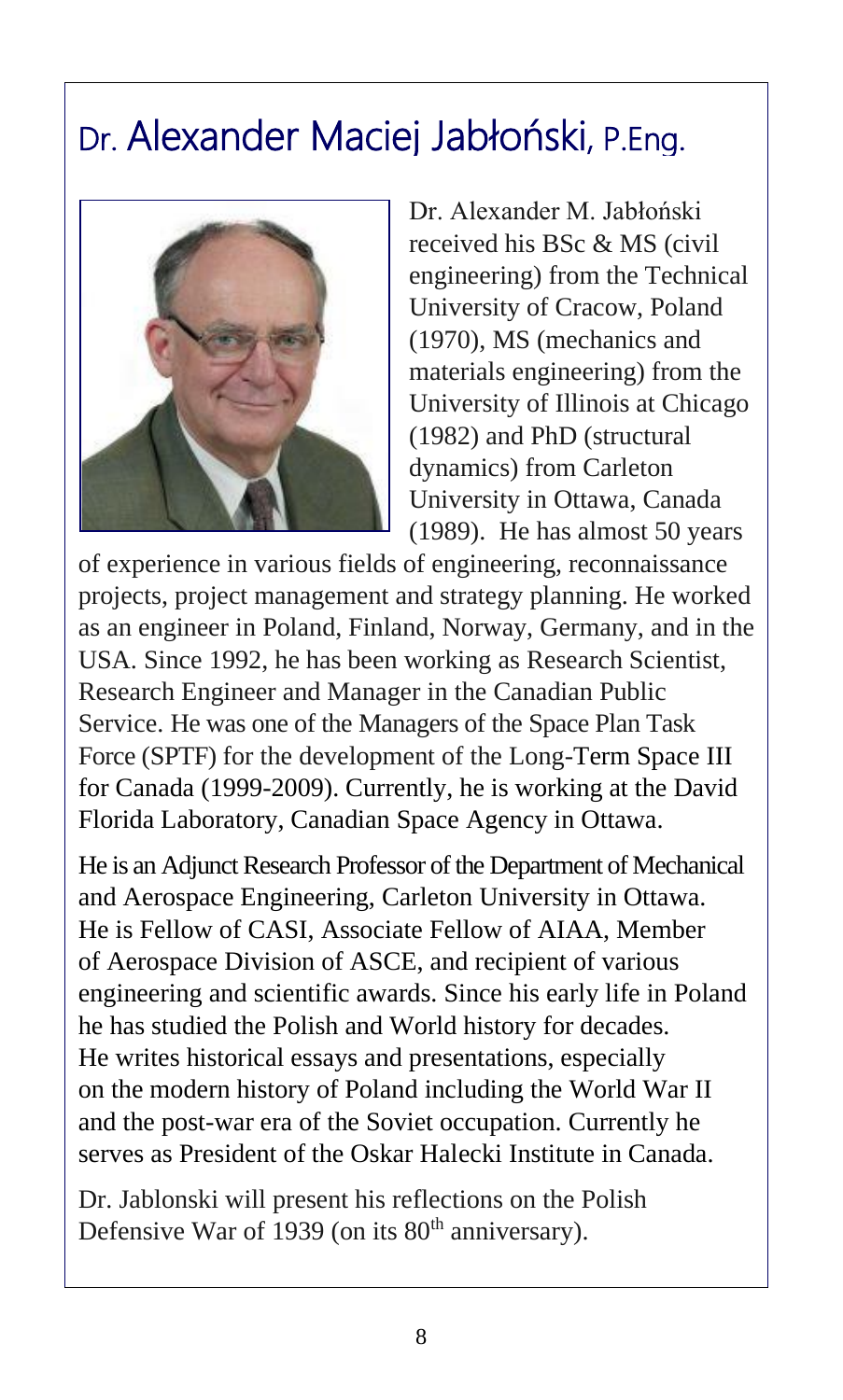### His Excellency Dr. Andrzej Kurnicki

Ambassador Extraordinary and Plenipotentiary of Poland to Canada



Andrzej Kurnicki holds a PhD in economics (PhD thesis in the monetary policy of the Federal Reserve System (Fed) and the capital market), and Master of Administrative Science (MAS) degree from the Johns Hopkins University in Baltimore, MD. In 1996 -1998, he attended a postgraduate program for financial

executives at the Harvard Business School and at MIT in Boston, MA. He is a specialist in finance, capital markets, private and investment banking. He is also an expert on the development of international programs in finance, banking, education and business. In the 1980s and 1990s, he gained experience as a financial and investment advisor in the United States of America. For many years he has been a lecturer/professor at the University of Warsaw, Coventry University/Lazarski University, and a program coordinator for students and senior managers in Poland and USA, including Executive MBA programs, University of Wales. Between 2014 - 2016, he served as a Head of the Department of Finance and Banking at Lazarski University, and later, as a Head of its Capital Markets Department.

He has organized many international conferences for managers and private investors both in Poland and in the USA. He was a scholar of the Polish Heritage Association in Baltimore, MD, USA. and a student of Mr. Robert D. McTeer, Jr, President of the Central Bank (Fed) in Dallas, TX in 1996-1998. He has chaired or participated in over 40 panels and discussion boards in finance, investment banking or capital market programs. Since his student years, his passion has been the contemporary history of Poland and especially the history of the World War II.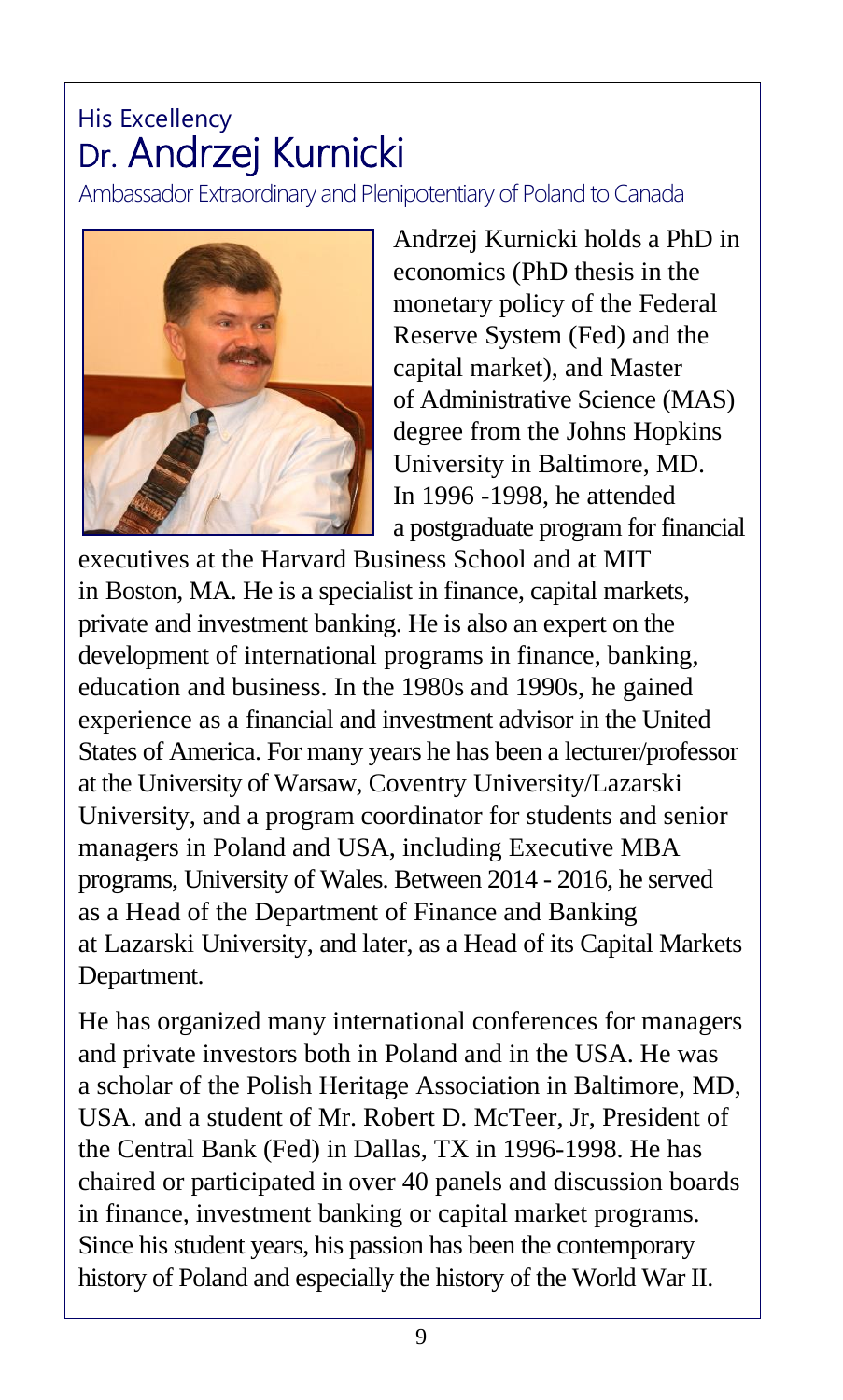In his presentation titled *The Polish Cavalry – The Elite of the Polish Army during the 1939 War,* he will cover the unique contribution of the Polish cavalry brigades to this difficult first opening campaign of the World War II. During the September 1939 campaign, the cavalry brigades were distributed among the Polish armies and served as mobile reserves. In this role, the Polish cavalry proved itself a successful measure in filling the gaps in the front and covering the withdrawal of friendly units. The Polish cavalry units took part in most of the battles of 1939 and on several occasions proved to be the elite of the Polish Army.

## Brigadier-General (ret.) Robert Williams, Ph.D**.**



A graduate Electrical Engineer from the Royal Military College in Kingston, Ontario, he is currently an Adjunct Assistant Professor in the Department of History at his *alma mater*. Among his academic accomplishments, Robert holds a PhD (History) from Queen's University in Kingston. After a lengthy career in the Canadian Army he retired as a Brigadier-General. While serving in the army he was deployed on several overseas operations including: Croatia, Bosnia (several times) and Afghanistan.

During his military career he was awarded the Order of Military Merit (OMM), twice awarded the Meritorious Service Medal (MSM) as well as the Canadian Forces Decoration (CD). Multilingual, he has specialized in the modern history of Poland.

His presentation will highlight the experiences of the Poles in different theatres of operations while under allied command, the recruitment of Poles already resident in Canada into the Canadian and or Polish Armies and the challenges of finding Polish speakers and conclude with the performance of the 1<sup>st</sup> Polish Armoured Division in August 1944.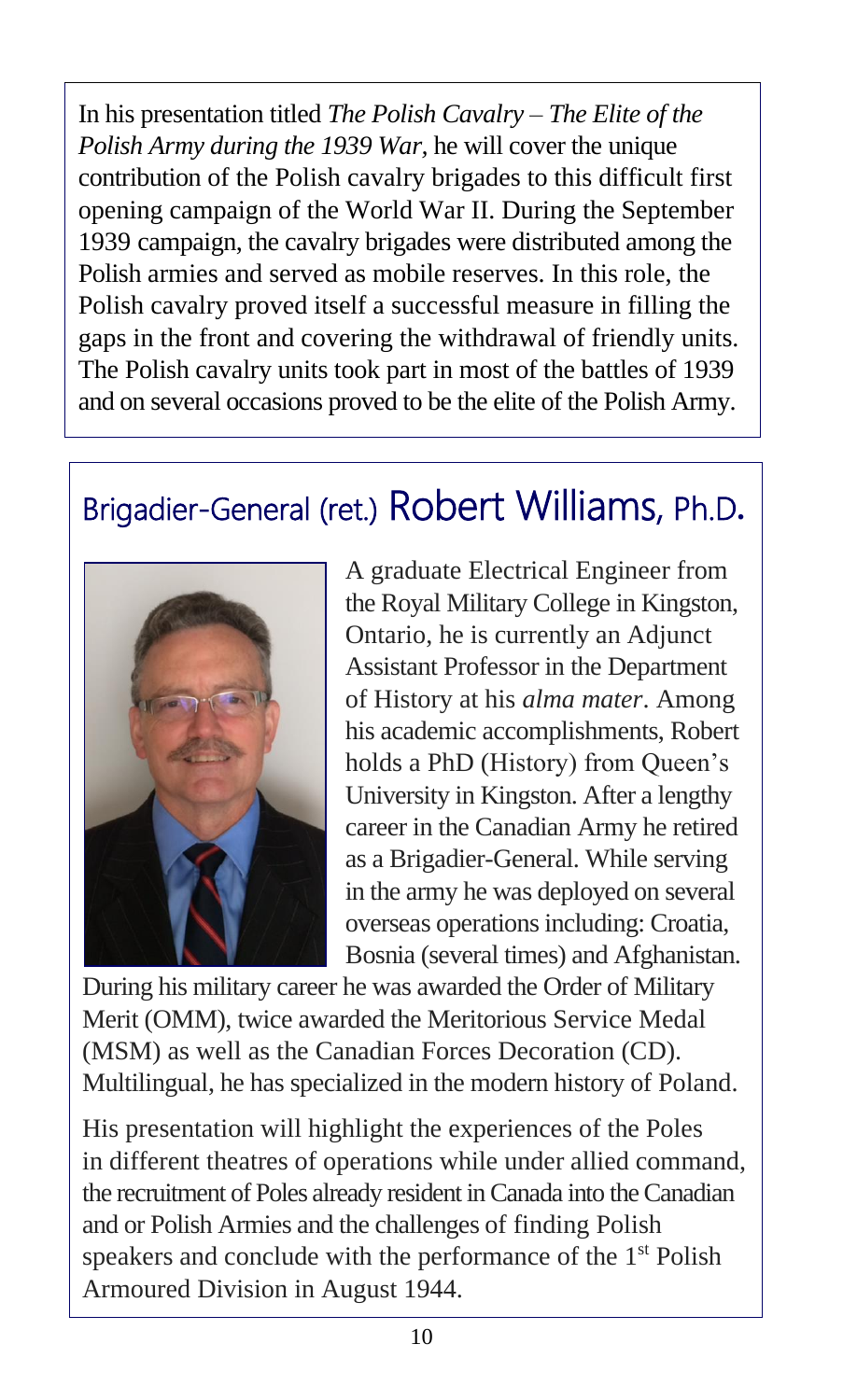# Edward G. Poznański, B.A. (Hon.), M.A.



Edward Poznański graduated from Carleton University with an Honours Bachelor of Arts degree in history and political science, followed by a Master of Arts degree in public administration.

Edward Poznański served for 9 years with the Royal Canadian Artillery and has had a career in the Public Service of Canada for over 37 years. He is currently an Assistant Deputy Minister with the federal Department of Finance.

Edward Poznański has studied Poland's role in World War II for many decades. He has written articles and has delivered public presentations on this subject. His presentation is titled *On All Fronts: Poland's Contributions to Allied Victory, 1939 – 1945.*



Polish light tank 7TP (siedmiotonowy polski - 7-tonne Polish) produced in 1935-1939, with 37 mm anti-tank gun (Bofors licence), 17 mm armour, the Gundlach tank periscope and radio.